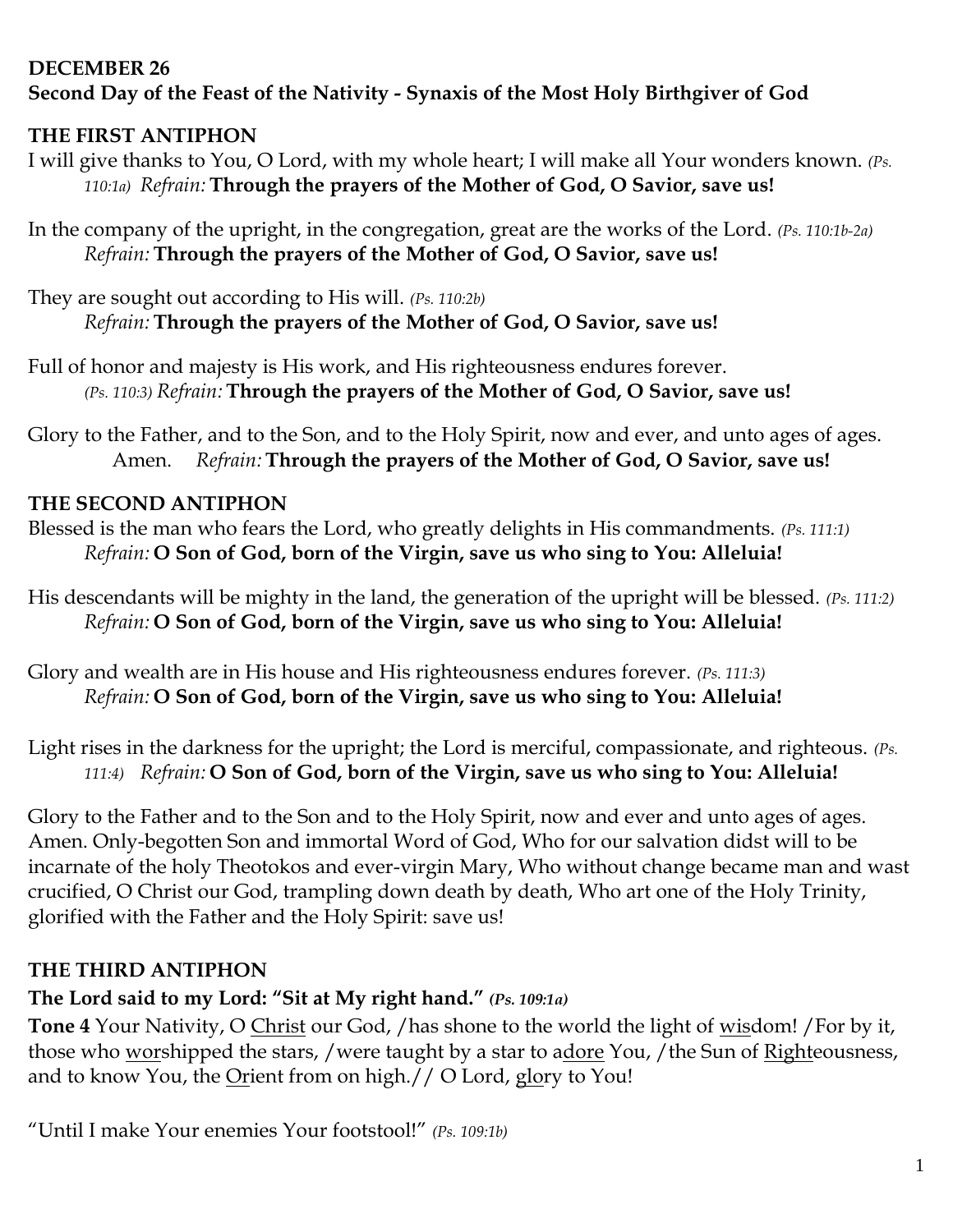**Tone 4 Troparion** Your Nativity, O Christ our God…

**The Lord will send You the scepter of power from Zion: "Rule in the midst of Your enemies!"** *(Ps. 109:2)* **Tone 4 Troparion** Your Nativity, O Christ our God…

**With You is dominion on the day of Your power, in the radiance of holiness.** *(Ps. 109:3)* **Tone 4 Troparion** Your Nativity, O Christ our God…

#### **THE LITTLE ENTRANCE**

*Deacon:* Wisdom! Upright!

*Priest:* From the womb before the morning star I have begotten You. The Lord swore, and will not change His mind: "You are a priest to the age, according to the order of Melchizedek." *(Ps. 109:4)* O Son of God, born of the Virgin, save us who sing to You: Alleluia.

## **TROPARION**

**Tone 4** Your Nativity, O Christ our God, has shone to the world the light of wisdom! For by it, those who worshipped the stars, were taught by a star to adore You, the Sun of Righteousness, and to know You, the Orient from on high.// O Lord, glory to You!

Glory to the Father, and to the Son, and to the Holy Spirit, now and ever, and to the ages of ages. Amen. **KONTAKION**

**Tone 3** Today the Virgin gives birth to the Transcendent One, and the earth offers a cave to the Unapproachable One. Angels with shepherds glorify Him; The wise men journey with the star,// since for our sake the eternal God was born as a little Child.

## *(Instead of the Trisagion)*

As many as have been baptized into Christ, have put on Christ. Alleluia!

**The prokeimenon in the fourth tone: I shall make your name to be remembered / in all generations.** *(Ps. 44:16)*

V. **Hearken, O daughter, and see, and incline your ear!** *(Ps. 44:9a)*